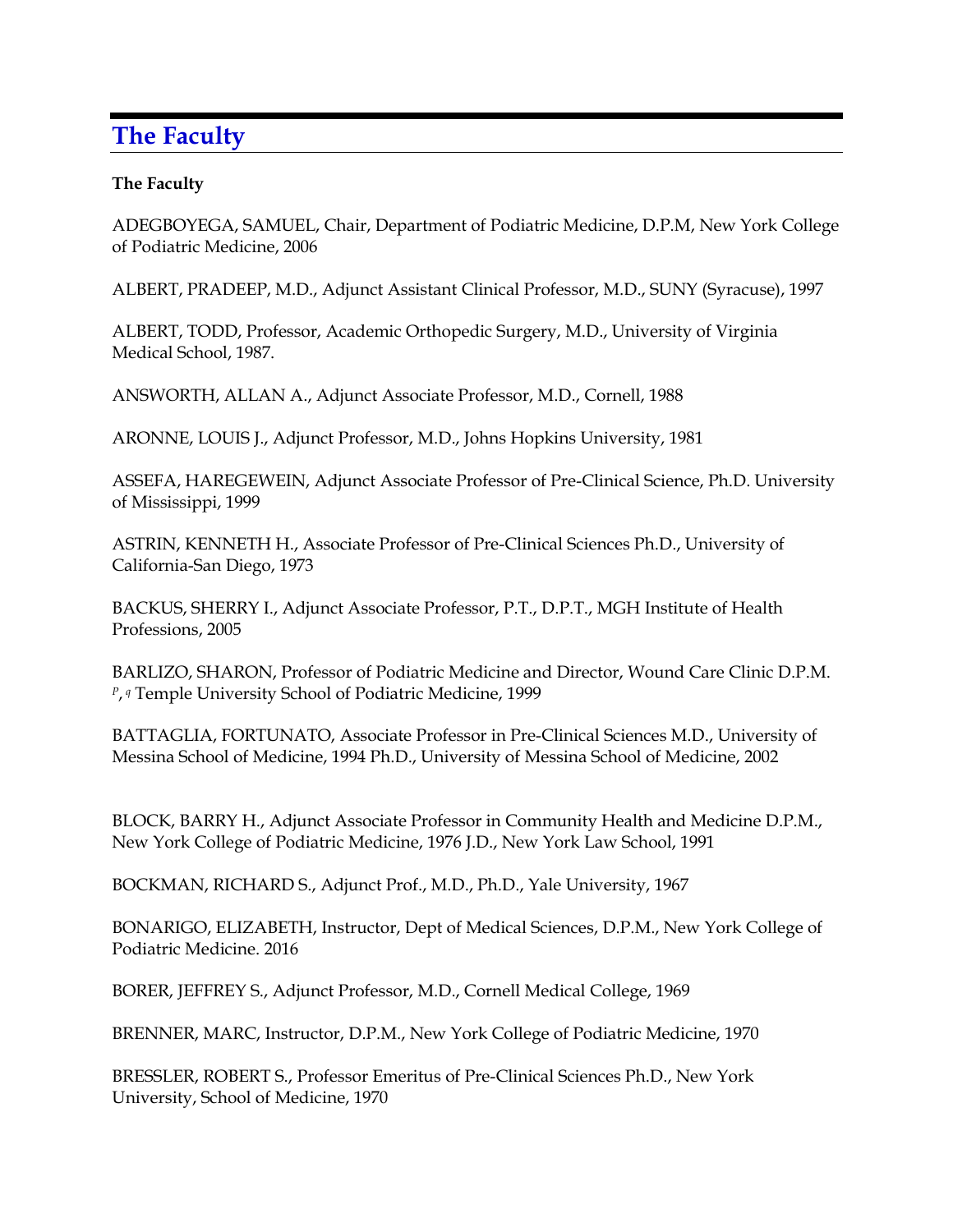CAMMISA, JR., FRANK P., Adjunct Professor, M.D., F.A.C.S., Columbia University, 1982

*<sup>P</sup> American Board of Podiatric Orthopedics & Primary Podiatric Medicine-Board Certified in Primary Podiatric Medicine*

*<sup>q</sup> Board Certified, American Board of Quality Assurance Utilization Review*

*<sup>S</sup> Diplomate, American Board of Foot and Ankle Surgery*

\_\_\_\_\_\_\_\_\_\_\_\_\_\_\_\_\_\_\_\_\_\_\_\_

CASELLI, MARK, Adjunct Professor of Orthopedic Sciences D.P.M.<sup>o</sup>, New York College of Podiatric Medicine, 1975

CHUSID, EILEEN DALY, Associate Professor and Dean of Pre-Clinical Sciences, and Director of Institutional Research Ph.D., Mt. Sinai School of Medicine, City University of New York, 1977

COHEN, RANDY E., Professor Emeritus, D.P.M., Pennsylvania College of Podiatric Medicine, 1977

CONNORS, JOHN, Adjunct Associate Professor in Orthopedics, D.P.M., Wm. M Scholl College of Podiatric Medicine, 1987.

CONSTANTOURIS, GUS, Assistant Course Director, Pharm D., D.P.M., St. John's University, College of Pharmacy, Queens, New York, New York of Podiatric Medicine

COZZARELLI, JOHN, Adjunct Instructor in Radiology, D.P.M., NYCPM, 1987.

CUSACK, JEFFREY J., Assistant Professor of Orthopedics D.P.M.eo, New York College of Podiatric Medicine, 1981

D'AMICO, JOSEPH, Adjunct Professor of Orthopedics and Pediatrics D.P.M. eo, New York College of Podiatric Medicine, 1973

DeLAURO, THOMAS M., Professor Emeritus, D.P.M.efos, New York College of Podiatric Medicine, 1981

DELBRIDGE, CHERYL, Adjunct Instructor of Pathology, M.D., SUNY Health Science Center, 1981

DESPRES, DANIELLE YAROS, Clinical Instructor Department of Medicine, D.P.M., New York College of Podiatric Medicine, 2016

DESMAN, GARRETT, Adjunct Instructor in Pre-Clinical Sciences, M.D., Cincinnati College of Medicine, 2004

*<sup>0</sup> American Board of Podiatric Orthopedics & Primary Podiatric Medicine-Board Certified in Podiatric Orthopedics*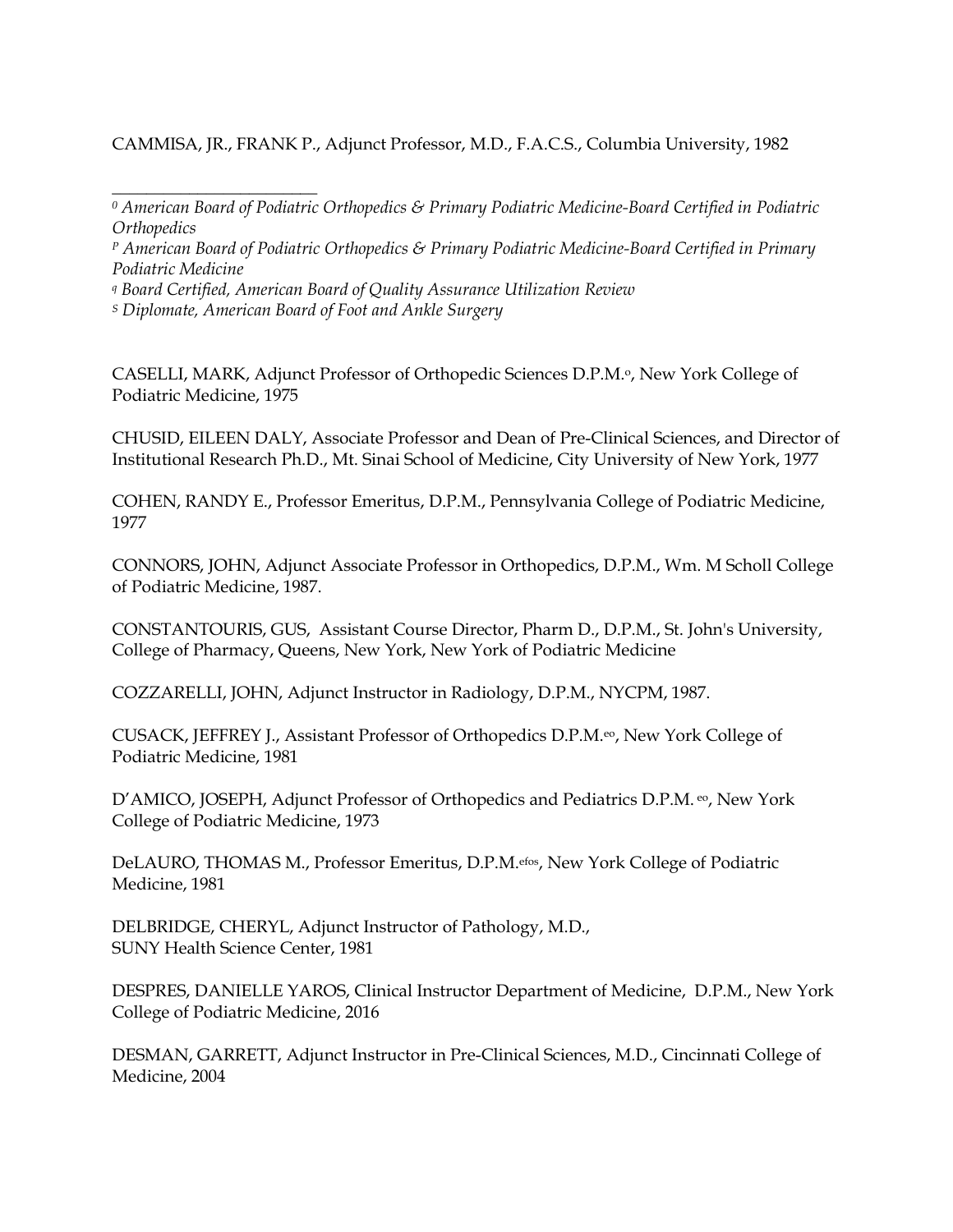DIGIOVANNI, CHRISTOPHER W., Professor, M.D., Brown University, 1991

DILANDRO, ANTHONY C., Adjunct Professor of Pre-Clinical Sciences, Ed.D., City University of Los Angeles, 1996

DINES, DAVID, Professor, M.D., New Jersey College of Medicine, 1974

DINES, JOSHUA S., Adjunct Instructor in Surgical Sciences M.D., Cornell University Medical College, 2001

DODSON, CHRISTOPHER C., Associate Professor, M.D., Brown University, 2003

DRAKOS, MARK, Adjunct Assistant Professor, M.D., SUNY Stony Brook, 2003

DYKYJ, DARIA, Adjunct Professor of Pre-Clinical Sciences Ph.D., Graduate Center, City University of New York, 1983

ECKLES, ROBERT A., Associate Professor of Orthopedic Sciences and Dean of Graduate Medical Education D.P.M.<sup>PW</sup>, California College of Podiatric Medicine, 1983

EGGENA, PATRICK, Adjunct Professor of Pre-Clinical Sciences M.D., University of Cincinnati College of Medicine, 1966

FAHIM, NABIL, Adjunct Assistant Professor in Medicine, D.P.M., New York College of Podiatric Medicine. FALCONE, JEFFREY, Adjunct Assistant Professor in Orthopedics, D.P.M., NYCPM, 1991.

FAUST, GLENN R., Adjunct Clinical Professor of Surgical Sciences M.D., Yale University School of Medicine, 1986

FAVILENE, ADAM ; Clinical Instructor in Medical Sciences D.P.M., New York College of Podiatric Medicine, 2015

FEINBERG, JOSEPH, H., Adjunct Associate Professor, M.D., M.S., Albany Medical College, 1979

GANNON, PATRICK, Professor Preclinical Sciences, PhD, CUNY, 1995

GEORGE, DAVID. Adjunct Clinical Professor of Medical Science, D.P.M., pqe New York College of Podiatric Medicine, 1972

*<sup>P</sup> American Board of Podiatric Orthopedics & Primary Podiatric Medicine-Board Certified in Primary Podiatric Medicine <sup>W</sup> Diplomate, American Academy of Wound Management*

*<sup>0</sup> American Board of Podiatric Orthopedics & Primary Podiatric Medicine-Board Certified in Podiatric Orthopedics*

*<sup>S</sup> Diplomate, American Board of Foot and Ankle Surgery*

e *Fellow, American College of Foot and Ankle Orthopedics and Medicine*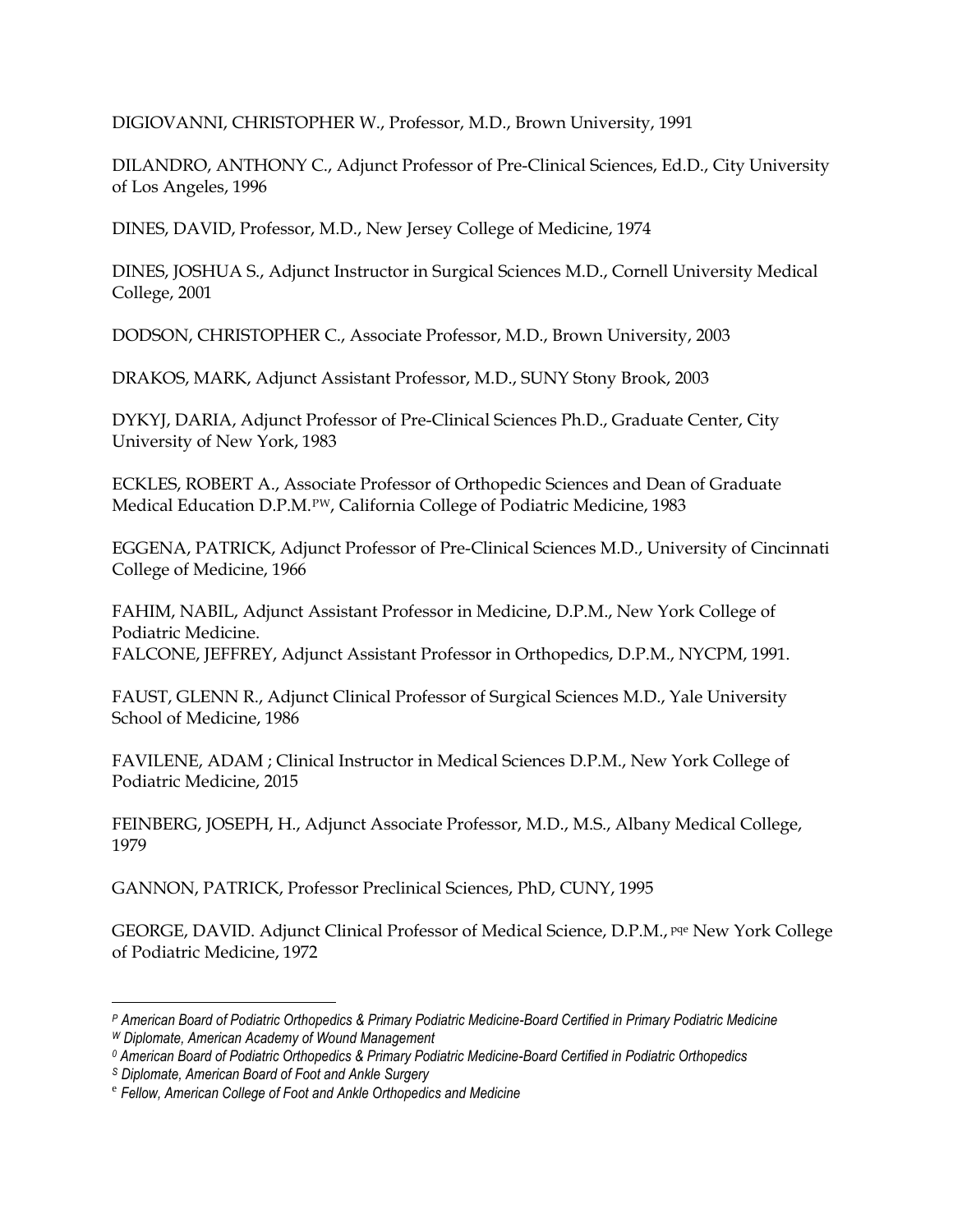GIAKOUMIS, MATRONA., Instructor, DPM, New York College of Podiatric Medicine.

GIRARDI, FEDERICO D., Associate Professor, M.D., Universidad Nacional de Rossario, 1991

GLICKMAN, PETER, Adjunct Instructor in Medicine, M.D., Harvard Medical School, 1999.

GLOCKENBERG, AARON, Associate Professor of Podiatric Medicine and Orthopedics D.P.M. New York College of Podiatric Medicine, 1979

GODOY, JOHANNA, Assistant Professor of Surgical Sciences D.P.M., New York College of Podiatric Medicine, 2005

GOLDMAN, STEVEN, Clinical Associate Professor of Medicine D.P.M.ps, New York College of Podiatric Medicine, 1982

GREEN, MARK W., Adjunct Professor in Medical Sciences, M.D., Albert Einstein College of Medicine, 1974

GROVIT, MELVYN, Sidney Solid Distinguished Professor Emeritus of Podiatric Medicine D.P.M. <sup>pu</sup>, New York College of Podiatric Medicine, 1961

GUTIERREZ, OMAR, Adjunct Instructor of Pre-Clinical Sciences M.D. Weill Cornell Medical College, 2003

HELFET, DAVID L., Professor, M.D., University of Cape Town, 1975

HOROWITZ, Jeffrey, Adjunct Clinical Instructor of Surgical Sciences, D.P.M, New York College of Podiatric Medicine, 2000

IORIO, ANTHONY, Associate Professor and Chair, Department of Community Health and Medicine; Assistant Dean for Continuing Medical Education D.P.M. <sup>cops</sup>, New York College of Podiatric Medicine, 1981 M.P.H., New York Medical College, 2003

JABRA, ANTHONY, Clinical Instructor Department of Surgery, D.P.M., New York College of Podiatric Medicine, 2016

JULES, KEVIN T., Professor and Chair, Department of Surgical Sciences, D.P.M.*S*, New York College of Podiatric Medicine, 1984

<sup>p</sup> *American Board of Podiatric Orthopedics & Primary Podiatric Medicine-Board Certified in Primary Podiatric Medicine*

<sup>u</sup> *Certification Board for Nutrition Specialists*

*<sup>r</sup>Board Certified in Foot Surgery and in Reconstructive rearfoot and Ankle Surgery <sup>f</sup> Fellow, American College of Foot and Ankle Surgeons*

*<sup>0</sup> American Board of Podiatric Orthopedics & Primary Podiatric Medicine-Board Certified in Podiatric Orthopedics*

*<sup>S</sup> Diplomate, American Board of Foot and Ankle Surgery*

c*Fellow, American Professional Wound Care Association*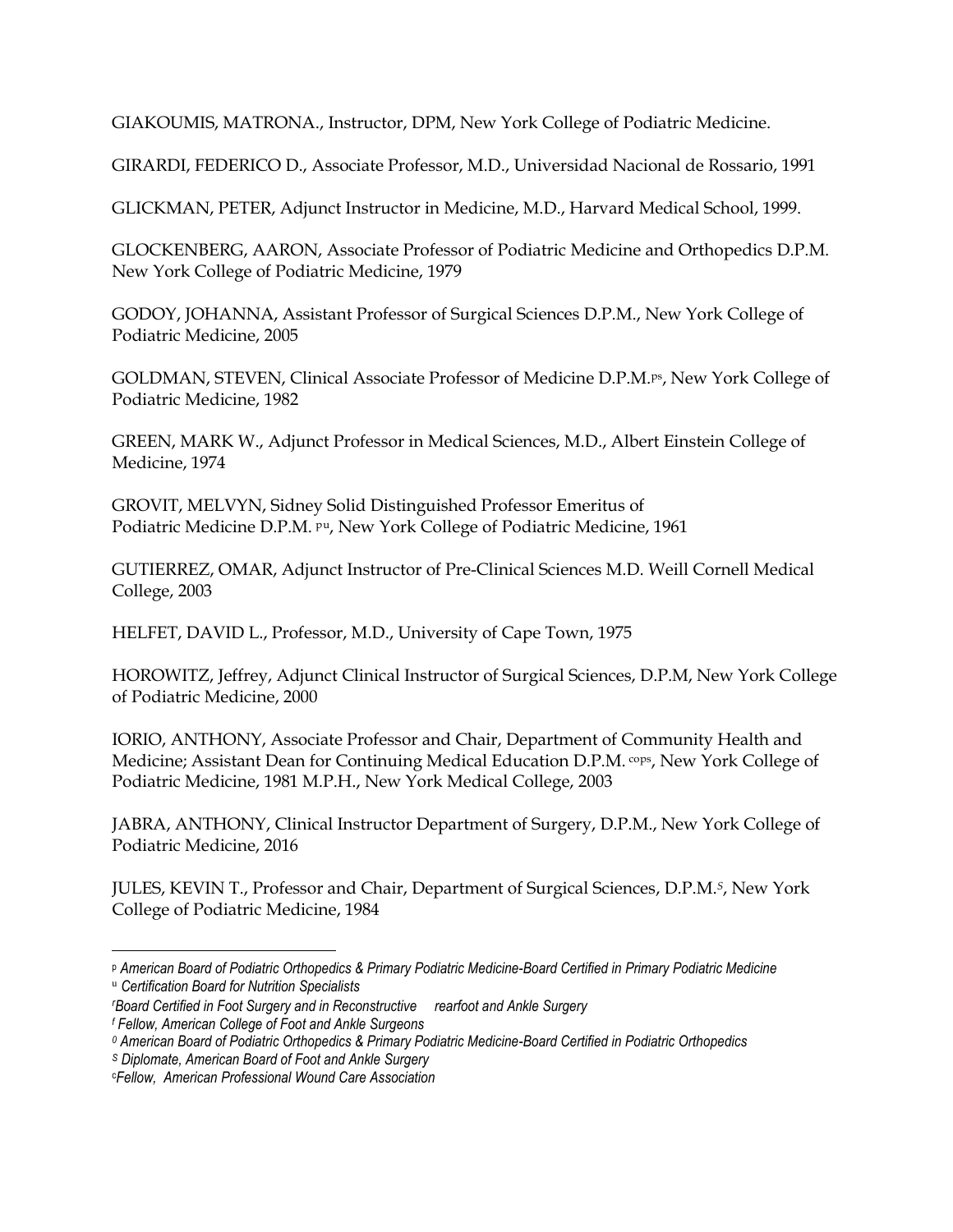KALISH, Stanley, R., Adjunct Professor of Surgical Sciences, D. P.M., New York College of Podiatric Medicine, 1971

KARLIN, ANDREW, Adjunct Associate Professor of Surgical Sciences, M.D., New York University School of Medicine, 1982

KELLY, BRYAN T., Associate Professor, M.D., Duke University, 1996

KLEIN, DEVON A., Adjunct Assistant Professor of Medical Sciences, M.D., George Washington University, 1999

KORNFELD, NEIL, Instructor of Community Health and Medicine J.D., Boston University School of Law, 1988

KOSINSKI, MARK A., Professor of Medical Sciences D.P.M. pi, New York College of Podiatric Medicine, 1983

KRISHNAN, PRAKASH, Clinical Associate Professor in Medical Sciences, M.D. Rajah Muthiah Medical College, 1997

LANDAU, SAMANTHA, Instructor of Orthopedic/Pediatric Sciences D.P.M., New York College of Podiatric Medicine, 2018

LAPORTA, GUIDO, Adjunct Professor of Surgical Sciences D.P.M., Pennsylvania College of Podiatric Medicine, 1971

LEBWOHL, MARK, Adjunct Associate Professor of Podiatric Medicine M.D., Harvard University, 1978

LEPORE, FRANK L., Adjunct Clinical Instructor of Surgical Sciences D.P.M., New York College of Podiatric Medicine, 2000

LEVITZ, STEVEN J., Professor of Orthopedic Sciences D.P.M.<sup>o</sup>, New York College of Podiatric Medicine, 1979

LOGAN, LORETTA M., Associate Professor and Chair, Department of Orthopedics and Pediatrics D.P.M.<sup>o</sup>, New York College of Podiatric Medicine, 1989

LORICH, DEAN G., Professor, M.D., University of Pennsylvania, 1990

LUPO, PHILIP, Adjunct Clinical Instructor of Medical Sciences D.P.M., New York College of Podiatric Medicine, 1988

<sup>o</sup> *American Board of Podiatric Orthopedics & Primary Podiatric Medicine-Board Certified in Podiatric Orthopedics <sup>i</sup>Fellow, Infectious Disease Society of America*

<sup>p</sup> *American Board of Podiatric Orthopedics & Primary Podiatric Medicine-Board Certified in Primary Podiatric Medicine*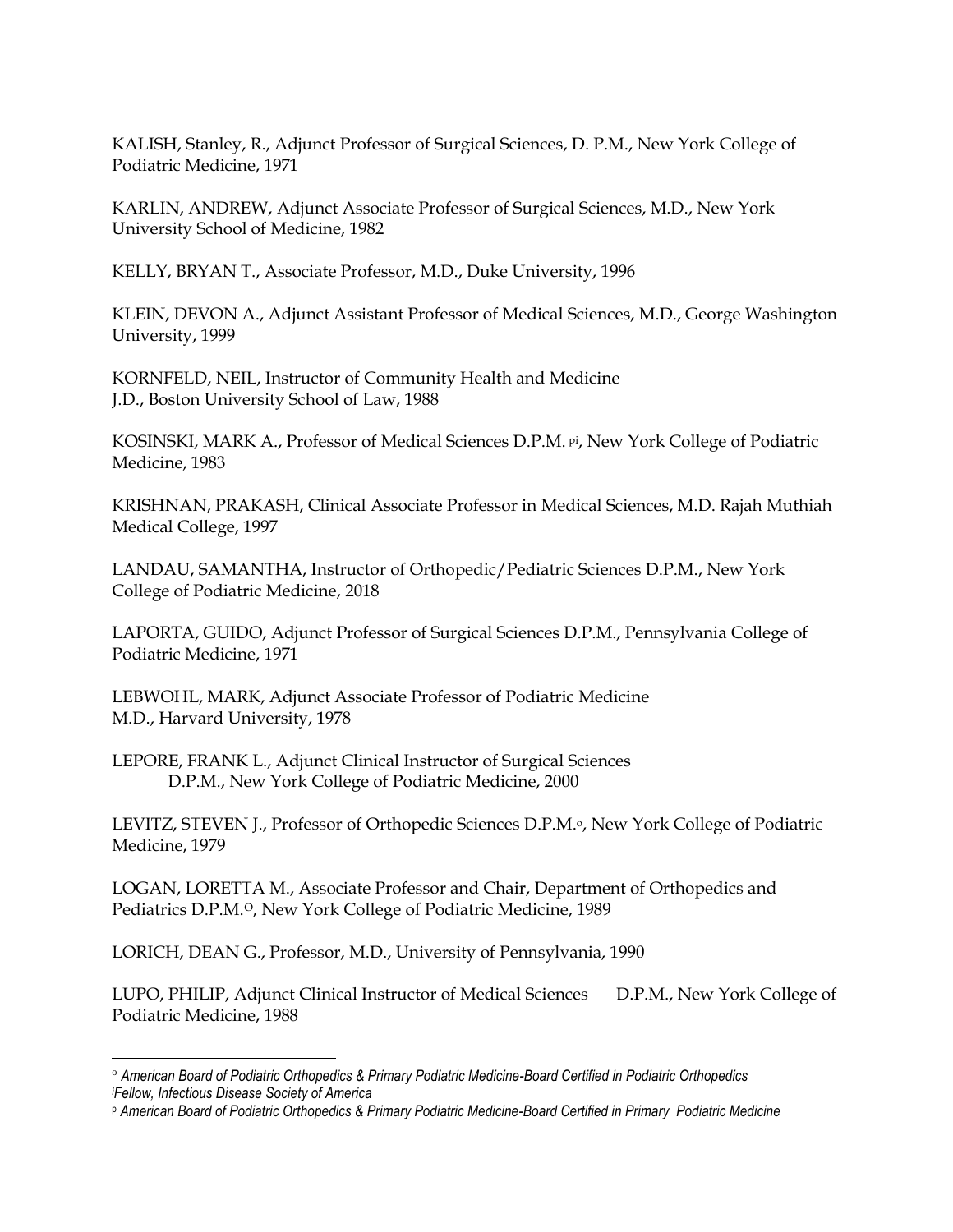LUTZ, GREGORY E., Associate Professor, M.D., Georgetown University, 1988

MANDATO, Mark., Assistant Professor, DPM, NYCPM, 1992

MAH, CHRISTOPHER, Assistant Professor, D.C., MS, University of Bridgeport, 2004

MANDEL, STEVEN, Adjunct Professor in the Department of Medical Education., M.D., Albert Einstein College of Medicine, 1975

MARKINSON, BRYAN C., Adjunct Professor of Podiatric Medicine D.P.M., New York College of Podiatric Medicine, 1981

MARX, ROBERT G., Professor, M.D., McGill University, 1991

MATTHEWS, KIRAN, Adjunct Instructor of pre-Clinical Sciences M.D., MR Medical College, Karnataka, India, 1996

MICHL, JOSEF, Adjunct Professor of Pre-Clinical Sciences M.D., Universität Johannes Gutenberg, 1970

MOHAMED, SARAH, Clinical Instructor Department of Medicine, D.P.M., New York College of Podiatric Medicine, 2016

MOLLICA, PETER, Adjunct Clinical Instructor of Surgical Sciences, D.P.M, New York College of Podiatric Medicine, 1980.

MOSCHELLA, MARIA C., Adjunct Assistant Professor of Pre-Clinical Sciences Ph.D., University of Pittsburgh School of Medicine, 1988

NEARY, MICHAEL T., Assistant Professor, D.P.M., Pennsylvania College of Podiatric Medicine, 1991

NOVELLA, THOMAS, Adjunct Professor of Orthopedic Sciences D.P.M. <sup>O</sup>, New York College of Podiatric Medicine, 1978

O'BRIEN, STEPHEN J., Associate Professor, M.D., University of Virginia, 1981

PATTERSON, SHANNA K., Adjunct Assistant Professor in Medical Sciences, M.D., U.C. San Diego, 2005

PAVLOV, HELENE, Professor of Academic Orthopedic Surgery, M.D., Temple School of Medicine, 1972,

PETROV, PETYA, Clinical Instructor in Medicine, M.D., Medical Academy of Sofia, Bulgaria, 1989.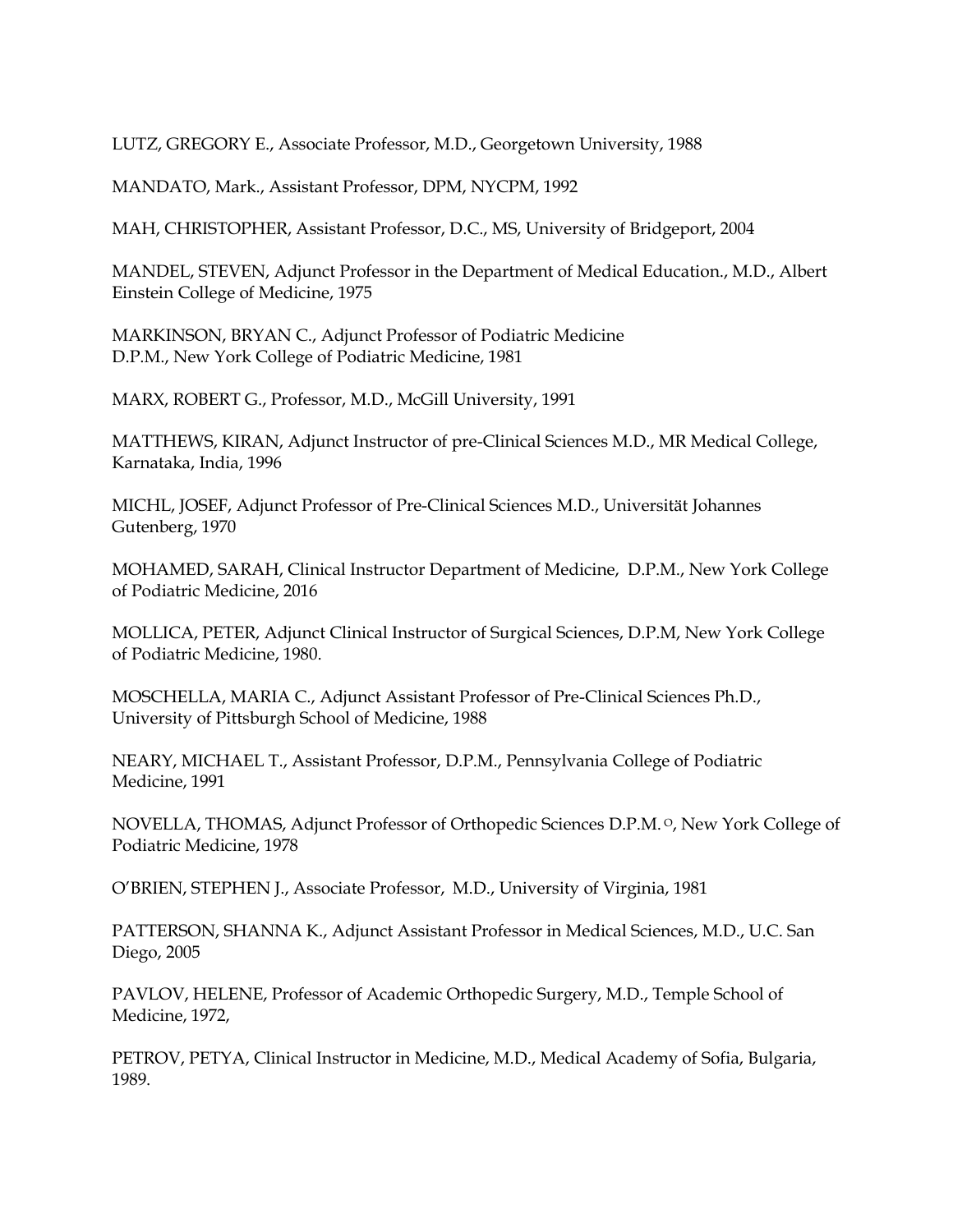PRESMAN, MARGARITA, D.P.M. Clinical Instructor in Medical Sciences New York College of Podiatric Medicine, 2012

RABADI, JULIA, Clinical Instructor in Surgery, D.P.M., New York College of Podiatric Medicine, 2010

RAMSEY-PARKER, EUNICE V., Associate Professor of Podiatric Medicine D.P.M., New York College of Podiatric Medicine, 1985

RANAWAT, AMAR S., Associate Professor, M.D., Weill Cornell Medical College, 1996

RANAWAT, ANIL S., Associate Professor, M.D., Weill Cornell Medical College, 2001

REITER, ROBIN J., Assistant Professor, D.P.T., Northwestern University, 2001

RESSEQUE, BARBARA, Professor of Pediatrics D.P.M.<sup>o</sup>, New York College of Podiatric Medicine, 1980

RICE, SUSAN M., Associate Professor, Surgical Sciences D.P.M., New York College of Podiatric Medicine, 1988

RICH, SUSHAMA V., Adjunct Assistant Professor in Pre-Clinical Science, M.D., Stanley Med. Coll., Madras, India, 1987.

ROTHSTEIN, MICHAEL, M.S.N., Clinical Instructor, MSN, Wagner College, 1997

ROZBRUCH, S. ROBERT, Professor, M.D., Weill Cornell Medical College, 1990

SABOEIRO, GREGORY R., Associate Professor of Academic Orthopedic Surgery, M.D., St. Louis University School of Medicine, 1989

SALVATORE, STEVEN, M.D., Adjunct Instructor, Preclinical Sciences, Weill Cornell Medical College, B.S., Wake Forest University, M.D., St. Louis University School of Medicine

SAMA, ANDREW A., Associate Professor, M.D., University of Miami, 1995 SCHWARTZ, ROBERT, Adjunct Instructor of Orthopedic Sciences Board Certified Pedorthist

SECKENDORF, DOUGLAS B., Assistant Professor, D.C., New York Chiropractic, 1991

SHARMA, RAHUL, Adjunct Associate Professor in Medical Sciences, M.D., Tufts University, 2001

SHEIKH, REEM NASEER, Instructor, Department of Surgery Graduate, D.P.M, Des Moines University, 2012

<sup>o</sup> *American Board of Podiatric Orthopedics & Primary Podiatric Medicine-Board Certified in Podiatric Orthopedics*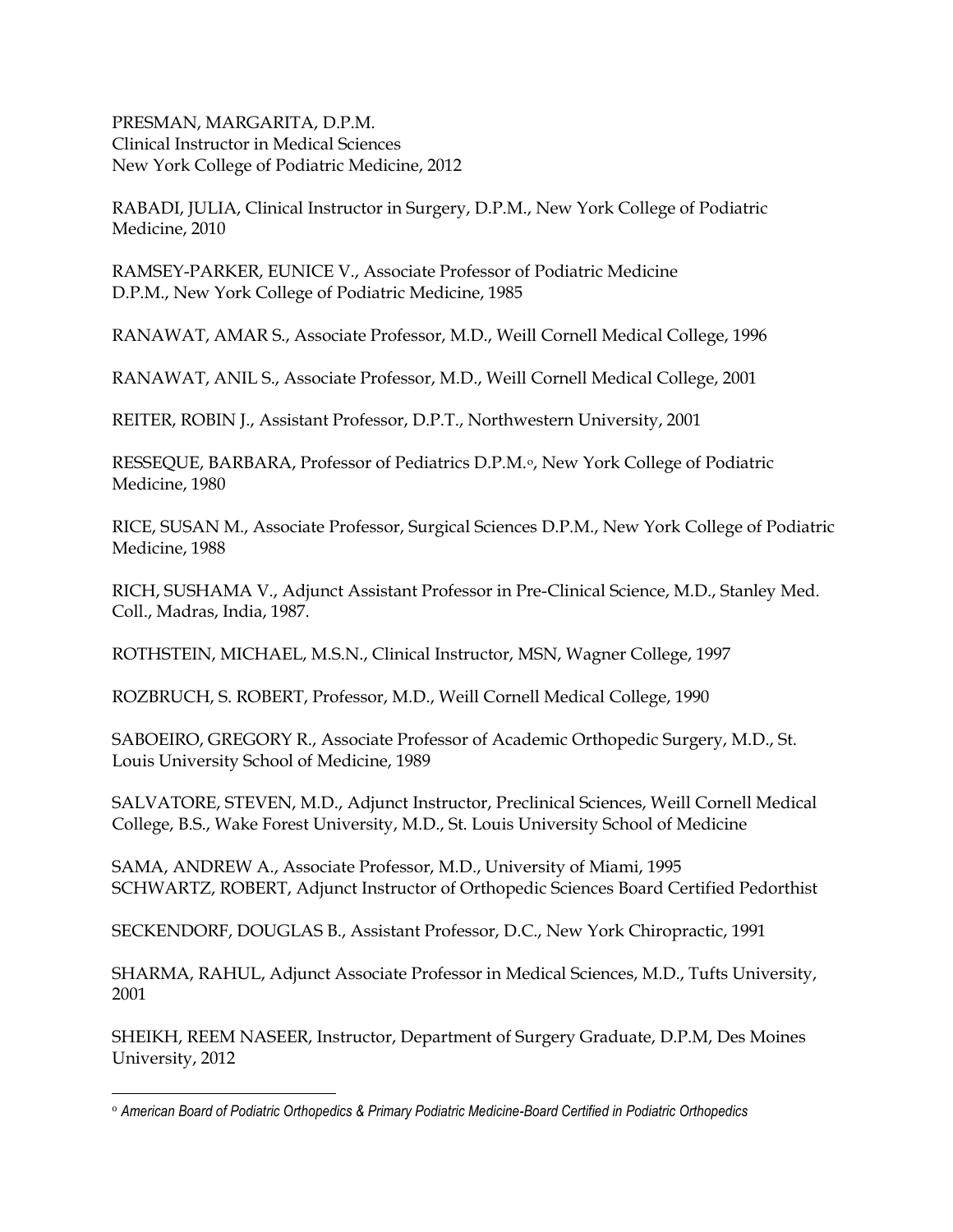SOAVE, RONALD Professor and Dean, Clinical Education , Professor Department of Surgery, D.P.M., New York College of Podiatric Medicine, 1981

SPILKEN, TERRY L., Adjunct Associate Professor of Podiatric Medicine D.P.M., New York College of Podiatric Medicine, 1979

STABILE, ROBERT, Adjunct Clinical Instructor of Surgical Sciences D.P.M., New York College of Podiatric Medicine, 2005

SURASI, MARIANNE, B.S.N., D.P.M., Associate Professor, B.S.N., College of Staten Island, 1985, D.P.M., New York College of Podiatric Medicine, 1990

SWARTZ, MARK H., Professor of Medicine and Vice President, Medical and Professional Affairs M.D., Mount Sinai School of Medicine, City University of New York, 1973

TREPAL, MICHAEL J., Vice President for Academic Affairs and Dean, and Professor of Surgical Sciences, D.P.M.<sup>cfs</sup>, New York College of Podiatric Medicine, 1981

VAD, VIJAY B., Associate Professor, M.D., University of Oklahoma, 1992

VERMA, RAJESH, Adjunct Assistant Professor in Medical Science, M.D., New York Medical College, 1993

VITALE, THOMAS, Associate Professor of Surgical Sciences D.P.M., New York College of Podiatric Medicine, 1985

VOLPE, RUSSELL G., Professor of Orthopedics and Pediatrics D.P.M.<sup>o</sup>, New York College of Podiatric Medicine, 1983

WADE, PATRICIA, Associate Professor of Pre-Clinical Sciences Ph.D., University of California at Berkeley, 1978

WARD, KATHERINE A., Assistant Professor of Podiatric Medicine D.P.M. *p s*, New York College of Podiatric Medicine, 1991

WEILAND, ANDREW, Professor, M.D., Bowman Gray School of Medicine, 1968

WERNICK, JUSTIN, Professor Emeritus, Department of Orthopedic Sciences D.P.M.<sup>eo</sup>, New York College of Podiatric Medicine, 1959

WESTRICH, GEOFFREY, Associate Professor, M.D., Tufts University School of Medicine, 1990

*<sup>f</sup> Fellow, American College of Foot and Ankle Surgeons*

<sup>o</sup> *American Board of Podiatric Orthopedics & Primary Podiatric Medicine-Board Certified in Podiatric Orthopedics*

e *Fellow, American College of Foot and Ankle Orthopedics and Medicine*

*<sup>s</sup> Diplomate, American Board of Foot and Ankle Surgery*